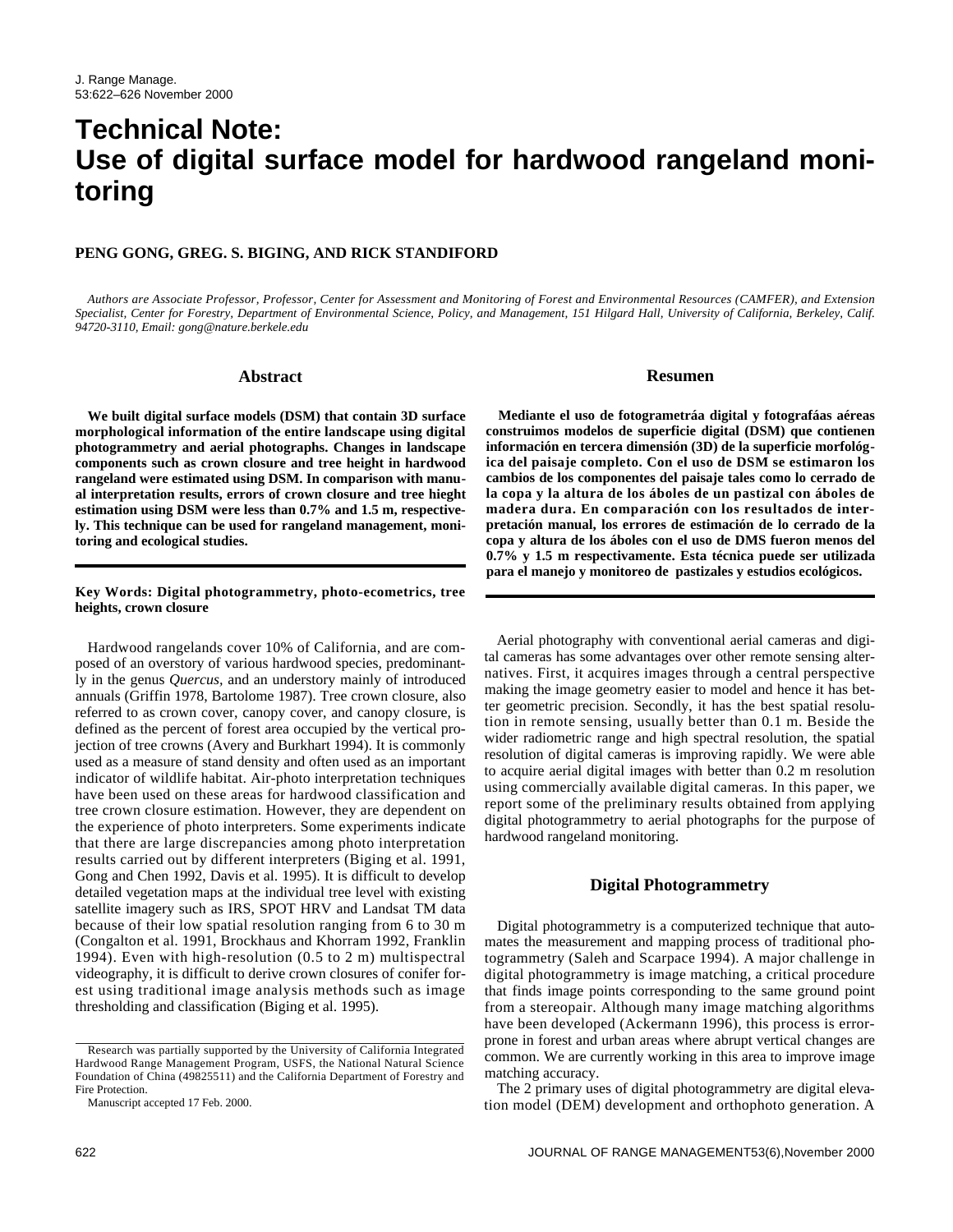DEM of an area is usually an array of grid points of ground elevation that excludes the heights of landscape features such as trees and buildings. A digital surface model (DSM), which is an array of grid points of elevation including landscape features, is necessary for deriving tree measurements in woodland and forest settings. An orthophoto is a photo of an area with a constant scale, and free from point displacement caused by elevation differences and lens distortion. Therefore, area measurements from orthophotos are more accurate than from raw aerial photographs (Gong et al. 1999).

Figure 1 shows the results from digital photogrammetry when applied to 2 sets of scanned aerial photographs acquired in July 1970 and August 1995. The original photos were acquired with a nominal scale of 1:12,000 at the upper Gallinas Valley (38°02'38" N, 122° 36'30"W), Marin County, California. They were scanned at approximately 25m µm from black and

white diapositives on a Vexel 3000 scanner. The digital photogrammetric software used to analyze these photos was<br>VirtuoZo®, a commercial software package from VirtuoZo Inc., Australia. Results shown here were generated automatically from VirtuoZo that employs the following procedures of digital photogrammetry:

- (1) internal orientation. Establishes the coordinate system for each photograph based on camera frame size, position of principal point, focal length of the camera lens and the image scanning parameters.
- (2) relative orientation. Determines the spatial position of the exposure stations and camera attitude parameters for both the left and right photos of a stereopair. This has been achieved in this study using 8 ground control points found in the photos by precisely measuring their ground coordinates at the centimeter level in the field with differential GPS equipment.
- (3) epipolar image resampling. Resamples the left and right images according to the flight line direction so that conjugate image points can be searched along a line parallel to the flight line. Thus the image matching is simplified from a 2D matching to 1D matching.
- (4) image matching. Automatically searches the conjugate image points from the left and right photos according to a similarity criterion. The absolute parallax for each image point can then be calculated. It enables the derivation of elevation for that image point. Matching algorithms are proprietary to software vendors. The precision of most matching algorithms is within one pixel. Some can reach the subpixel level. Assuming a single-pixel matching precision, the vertical resolution of the elevation data obtained here is approximately 0.5 m.



**Fig. 1. Orthophotos and digital surface models (DSM) of a hardwood rangeland area in California. a. the orthophoto derived from the 1970 aerial photography, b. the orthophoto from 1995 aerial photography, c. DSM for 1970, and d. DSM for 1995. Gray scales in c and d represent surface elevation as derived from digital photogrammetry. Those mushroom-shaped bright patches in c and d are oak canopies.**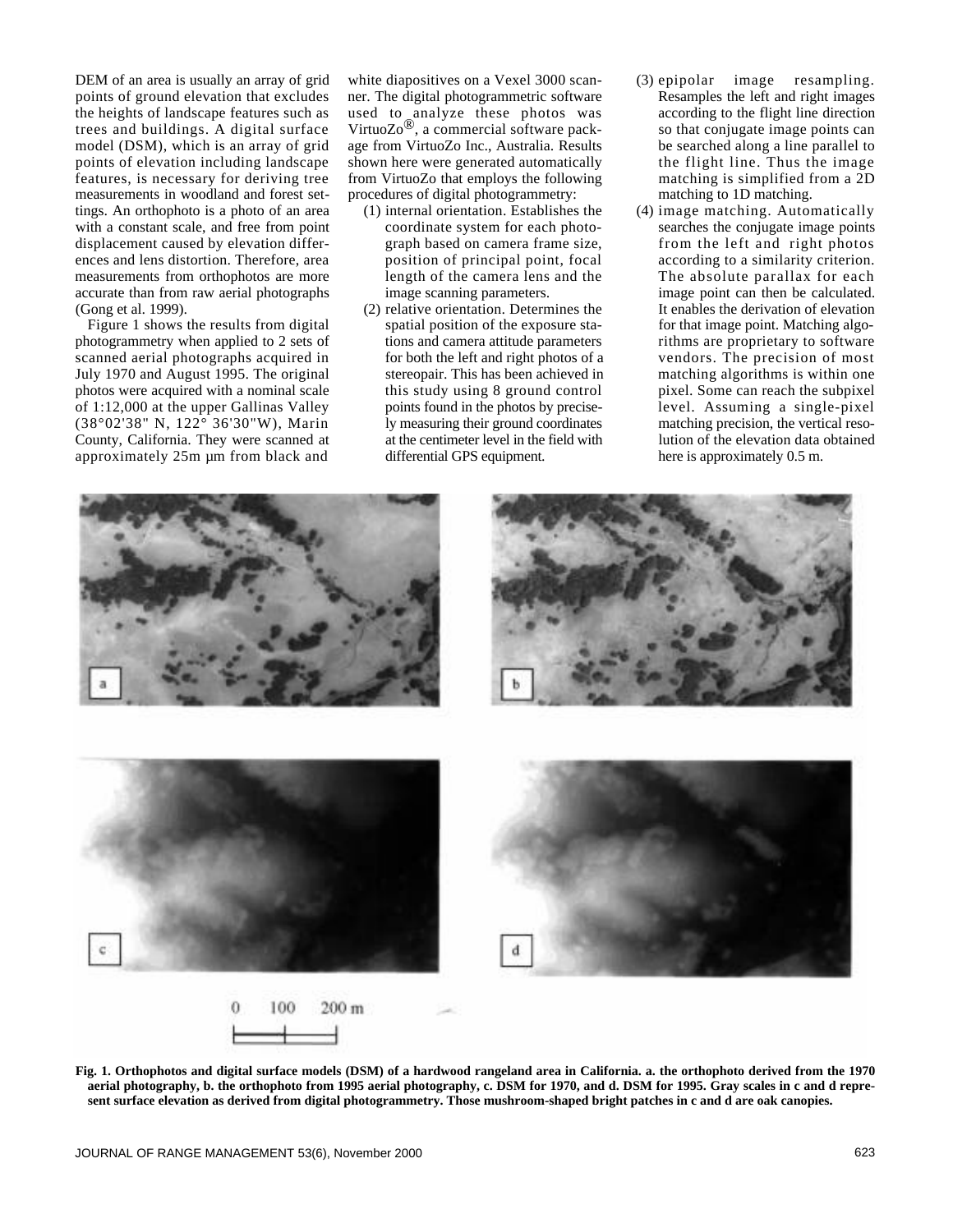- (5) absolute orientation. Determines the mathematical transformation between the image coordinate system to a geodetic coordinate system or a map coordinate system such as the Universal Transverse Mercator (UTM) system.
- (6) DSM generation. Calculates the elevation for a selected subsample of image points in a stereopair using the absolute parallax determined earlier. Due to computational complexities and difficulties in correctly matching every image point, most commercial algorithms match only a sample set of the total image points. The elevations for the rest of the image points in the image area are usually interpolated from those sample points. This smoothes elevation differences when sharp changes in elevation are encountered, causing deformation of objects with relatively steep slopes such as buildings and trees. This is a shortcoming of the existing image matching algorithms.
- (7) DEM generation. To generate a DEM, some additional algorithms are employed. These include the detection of landscape features such as buildings and trees and the removal of their heights from the DSM. Then spatial interpolation can be used to estimate the ground elevation at the locations where objects such as trees or buildings occur.
- (8) Orthophoto or contour map generation. Once the DEM or DSM is available, it can be used to rectify the perspective projection of the original raw imagery to an orthophoto with an orthographic projection. In theory, the DEM can not completely remove the image point displacement caused by object height. Such displacements can only be completely removed by an accurate DSM as it captures the elevations from both the terrain and landscape features on top of it. A contour map can be generated from either the DEM or DSM.

# **Hardwood Change Monitoring**

Figures 1a and 1b show orthophotos for the same area from 1970 and 1995, respectively, which were generated by correcting for the scale variation in the original photographs using the 1970 and 1995 DSMs, respectively. The scanned image resolution was approximately 0.3



**Fig. 2. The 1995 canopy morphological (height) model. This was obtained by deriving a digital elevation model (DEM) from the 1970 aerial photography then taking the difference between the 1995 DSM and the DEM. The terrain background is in black and the brightness corresponding to the height oak canopies.** 

m. The grid spacing used to extract the DSMs was approximately 1 m. The DSM shown in Figs 1c and 1d were interpolated to 0.3 m horizontally. The surface cover is mainly hardwood rangeland. Clusters of relatively bright areas, in Figs 1c and 1d, are coast live oaks (*Quercus agrifolia* Née). Coast live oaks can be extracted from Figs 1a and 1b through a simple image thresholding as they are radiometrically darker than their surroundings (dry grass). Changes of crown closure can be obtained by comparing the 2 thresholded images. However, this radiometric thresholding technique suffers from shadow and shading caused by the hilly topography. It is likely to produce crown closure estimates that are exaggerated. Although the shading and shadowing effects may be reduced by stratifying the study area according to the lighting conditions and by applying thresholding to each stratification, this will considerably increase the amount of work through manually partitioning the image area and editing the thresholding results. A new alternative to crown closure measurement is to threshold the heights from a crown height image derived from the DSM. This new height thresholding approach is not affected by the variation in lighting conditions but dependent on the accuracy in height determination, particularly at the edges of tree crowns whose slopes are sharp.

To evaluate the accuracy of the 2 crown closure measurement methods, we carefully digitized the oak woodland cover from a portion of the 1995 orthophoto by excluding shadows. The crown closure percentage was  $26.6\%$  (8,1962 m<sup>2</sup> tree cover divided by the total area of 30,7932 m 2 ). The crown closure results obtained from radiometric thresholding were treated as the reference data for comparison with crown closure obtained from height thresholding. The best crown closure estimated with the radiometric thresholding method was  $31.0\%$  (95486 m<sup>2</sup> tree cover), which yielded a 4.4% overestimate of crown closure in comparison to the reference value. This overestimation was primarily caused by the difficulty in separating shadow and shade areas on the orthophoto from the tree canopies.

On the 1970 DSM, the tree crown portion can be processed by first excluding the tree crowns. After excluding the tree crowns, we can use interpolation to estimate the ground surface elevation in the areas occupied by tree crowns. Although the interpolation can be done in commercial GIS software packages such as terrain analysis modules in the ESRI Arc/Info, we did it by manual editing on the computer screen. This process gives us a DEM. Assuming that the topography does not change in this area, we subtracted the DEM from the 1995 DSM to produce a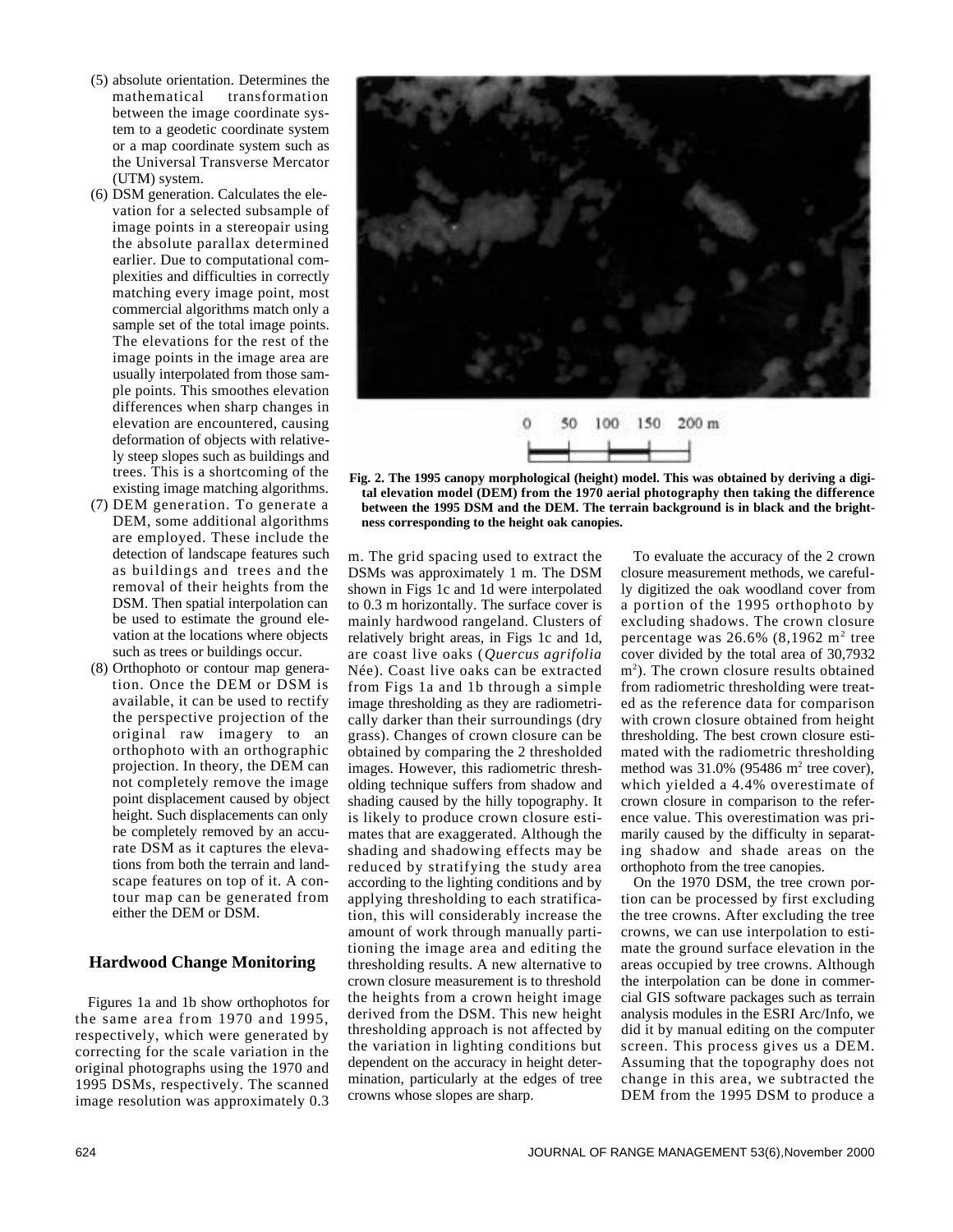crown height image (Fig. 2). Tree heights and crown closure can be measured from this image. Experimenting with a few height thresholds, we obtained the best results with a threshold of 2 m. The crown closure estimate was  $27.3\%$  (84,173 m<sup>2</sup>) tree cover), only 0.7% overestimate of crown closure in comparison to the reference data. We applied this methodology to both the 1970 and 1995 crown height images to determine the changes in crown closure. There was an overall net change of approximately +1.4% in crown closure over our study area during this 25-year period. However, this number is comprised of 3 components—increase in canopy closure due to growth in existing tree crown dimensions, increase due to recruitment of new trees (regeneration) and decrease due to tree mortality. There was approximately a 5.0% decline (relative to 1970) in crown closure due to tree mortality. The surviving trees accounting for a growth in crown closure of approximately 6.4%.

The brightest spots on each tree crown in Fig. 2 represent the highest point on the canopy. We arbitrarily selected 29 locations on different tree canopies in the image area and obtained their heights using both manual and automatic methods. The manual method was based on the image point matching through stereoscopic viewing of the stereo pair on the computer screen. This method was used as reference for accuracy evaluation because field measurement is not possible at present. Visual image matching was done in non-digital photogrammetry as a standard approach for height determination. The automatic method was based on the direct reading of the elevation data determined through the image matching algorithm. We did not measure the height at the tallest position of each tree canopy in order to assess the capability of the computer algorithm for height measurement at all possible canopy positions. Since both the 1995 and 1970 elevation data were transformed into the same UTM coordinate system, the distribution of the 29 canopy positions in the horizontal plane was kept the same for both the 1970 and 1995 data. This allows us to determine the canopy growth during the past 25 years. Table 1 shows a comparison of tree heights obtained with the 2 methods. While the absolute differences between the 2 methods can be greater than 4 m, the average differences were 1.50 m and 1.21 m for the 1970 and 1995 photos, respectively. Treating the results obtained with the manual method as accurate, the stan**Table 1. Heights automatically measured from different positions of tree canopies in comparison with the corresponding heights determined by manual photogrammetric method.**

| Canopy<br>position      | 1970   |           |                | 1995   |           |            |  |
|-------------------------|--------|-----------|----------------|--------|-----------|------------|--|
| ID                      | Manual | Automatic | Abs. Error     | Manual | Automatic | Abs. Error |  |
|                         | (m)    |           |                |        |           |            |  |
| 1                       | 9.50   | 9.03      | 0.47           | 10.28  | 8.76      | 1.52       |  |
| $\boldsymbol{2}$        | 2.33   | 3.91      | 1.57           | 7.92   | 5.19      | 2.73       |  |
| $\overline{\mathbf{3}}$ | 10.84  | 7.95      | 2.89           | 9.27   | 8.49      | 0.78       |  |
| $\overline{4}$          | 7.09   | 11.73     | 4.64           | 14.69  | 13.07     | 1.62       |  |
| 5                       | 8.18   | 8.11      | 0.07           | 9.11   | 9.70      | 0.59       |  |
| 6                       | 3.20   | 3.98      | 0.78           | 6.32   | 8.17      | 1.85       |  |
| $\tau$                  | 7.57   | 7.48      | 0.09           | 7.77   | 8.39      | 0.62       |  |
| 8                       | 4.99   | 3.20      | 1.79           | 6.55   | 6.28      | 0.27       |  |
| 9                       | 9.10   | 7.17      | 1.92           | 9.31   | 8.41      | 0.90       |  |
| 10                      | 7.33   | 5.54      | 1.78           | 6.62   | 6.79      | 0.17       |  |
| 11                      | 4.22   | 1.39      | 2.83           | 3.61   | 3.79      | 0.18       |  |
| 12                      | 1.78   | 4.22      | 2.44           | 6.61   | 6.00      | 0.60       |  |
| 13                      | 7.27   | 5.79      | 1.48           | 6.78   | 6.49      | 0.29       |  |
| 14                      | 3.07   | 1.19      | 1.88           | 4.66   | 4.14      | 0.52       |  |
| 15                      | 7.58   | 6.93      | 0.64           | 2.53   | 5.73      | 3.20       |  |
| 16                      | 7.45   | 7.07      | 0.38           | 7.65   | 5.85      | 1.81       |  |
| 17                      | 2.52   | 3.11      | 0.59           | 4.40   | 7.18      | 2.78       |  |
| 18                      | 0.80   | 4.76      | 3.96           | 9.88   | 8.38      | 1.50       |  |
| 19                      | 5.38   | 5.07      | 0.31           | 6.55   | 2.26      | 4.29       |  |
| 20                      | 2.61   | 3.64      | 1.03           | 6.28   | 6.71      | 0.43       |  |
| 21                      | 4.47   | 4.41      | 0.06           | 13.15  | 12.50     | 0.65       |  |
| 22                      | 3.12   | 5.92      | 2.80           | 6.61   | 7.72      | 1.12       |  |
| 23                      | 8.53   | 7.86      | 0.67           | 7.43   | 6.35      | 1.08       |  |
| 24                      | 1.00   | 3.28      | 2.28           | 3.26   | 4.40      | 1.13       |  |
| 25                      | 2.79   | 2.51      | 0.28           | 3.18   | 3.76      | 0.58       |  |
| 26                      | 4.50   | 2.47      | 2.02           | 3.32   | 4.02      | 0.70       |  |
| 27                      | 6.85   | 8.76      | 1.91           | 10.71  | 10.47     | 0.24       |  |
| 28                      | 7.64   | 5.86      | 1.78           | 1.65   | 4.44      | 2.78       |  |
| 29                      | 6.25   | 6.34      | 0.09           | 6.69   | 6.56      | 0.13       |  |
| Average                 | 5.45   | 5.47      | $1.50(1.94)^1$ | 6.99   | 6.90      | 1.21(1.64) |  |

1 Numbers in brackets are standard deviations.

dard deviations were 1.94 m and 1.62 m for the 1970 and 1995 photos, respectively. Considering the relatively small photo scale, an error level of less than 2 m is quite reasonable. The averages of tree canopy heights for each year were very close (within 10 cm) between the 2 height measurement methods. The average growth of canopy height, derived from the averages in Table 1, was 1.54 m for the manual method and 1.43 m for the automatic method.

# **Discussions and Conclusion**

Our preliminary results demonstrate the advantage of DSMs for tree height and crown closure measurement because they are not affected by crown shadow and shading caused by topographic relief. When canopy cover is relatively sparse as in this study, the ground elevation for a relatively large portion of the imaged area can be directly measured by the digital photogrammetric method. In this situation the accuracy of the entire DEM can be relatively high because we only need to interpolate over a small fraction of the landscape where scene objects such as trees obscure our direct observation of the ground. This in turn leads to a relatively high accuracy in the crown height image. However, the accuracy of a DEM determined with photogrammetric methods usually decreases as the total crown closure increases. Thus in dense hardwood stands the crown height image will be less accurate in making tree height measurements than more open stands. Nevertheless, the accuracy in estimating the change in height of trees is not affected by changes in tree crown closure because the DSMs are accurate even when the DEMs are not. In addition, the 3D crown shapes obtained from a DSM contain crown structure information that should be useful in automated tree species recognition. Some of the mathematical morphology techniques hold strong promises for application to forest type recognition (Zheng et al. 1995).

The current situation is that stereo photography lacks spectral depth, but allows for precise spatial measurements. The current generation of satellite images have more and narrower spectral bands than